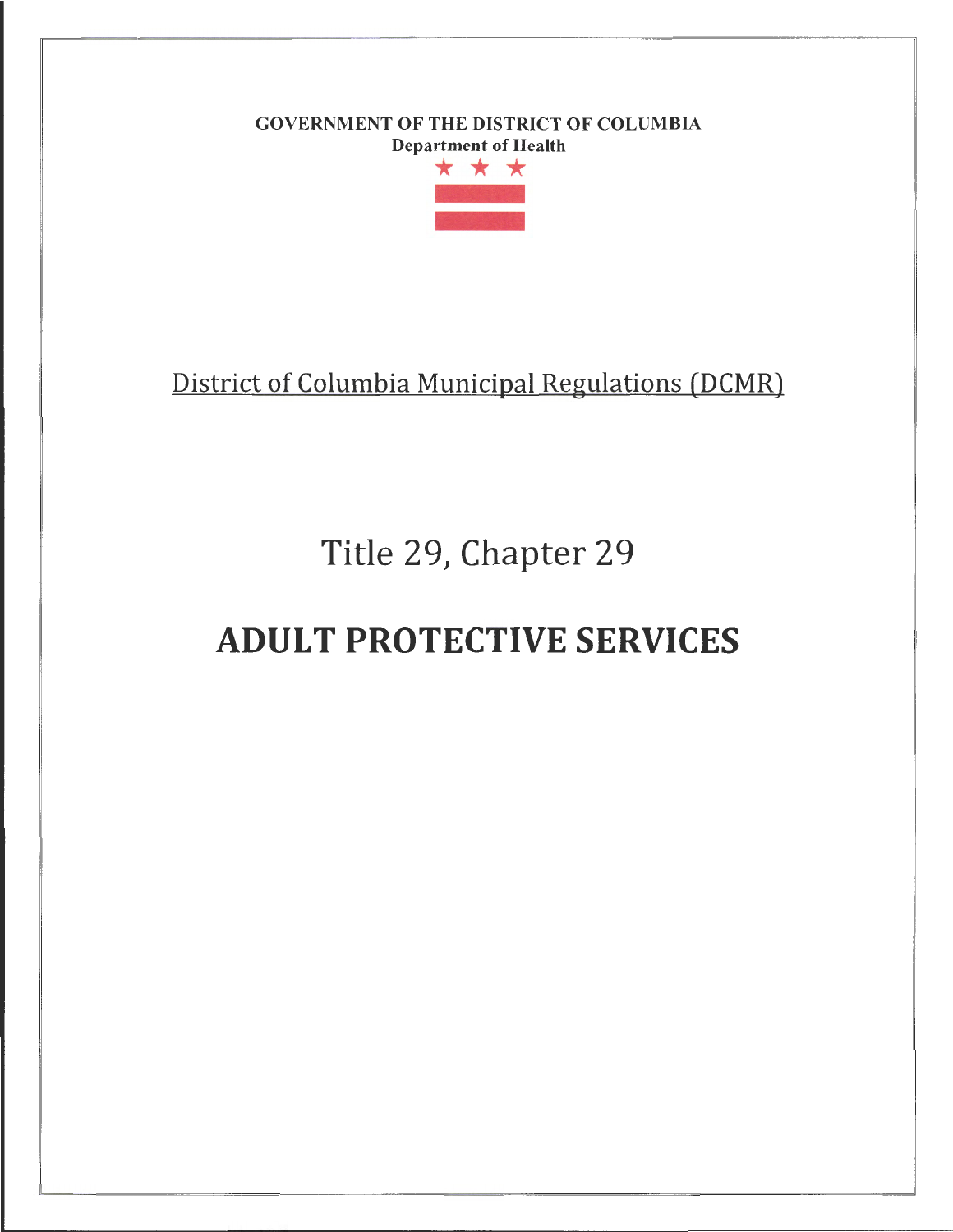#### **2900 APPLICATION AND PURPOSE**

- 2900.1 The rules in this chapter shall apply to those persons providing or receiving services pursuant to the Adult Protective Services Act of 1984 (the "Act"), D.C. Law 5-156, effective March 14, 1985, D.C. Code, 2001 Ed.§ 7-1901 et seq.
- 2900.2 These rules shall govern coordination of investigative efforts by the Metropolitan Police Department and the Department of Human Services, and coordination between the Department of Consumer and Regulatory Affairs, the Department of Human Services and the D.C. Long-Term Care Ombudsman's Office; and shall allow the Department ofHuman Services to charge fees for services provided under the Act.

AUTHORITY: Unless otherwise noted, the authority for this section is the Adult Protective Services Act of 1984, D.C. Code, 2001 Ed.§ 7-1909; and Mayor's Order 85-100 (June 19, 1985).

SOURCE: Final Rulemaking published at 37 DCR 6646 (October 19, 1990).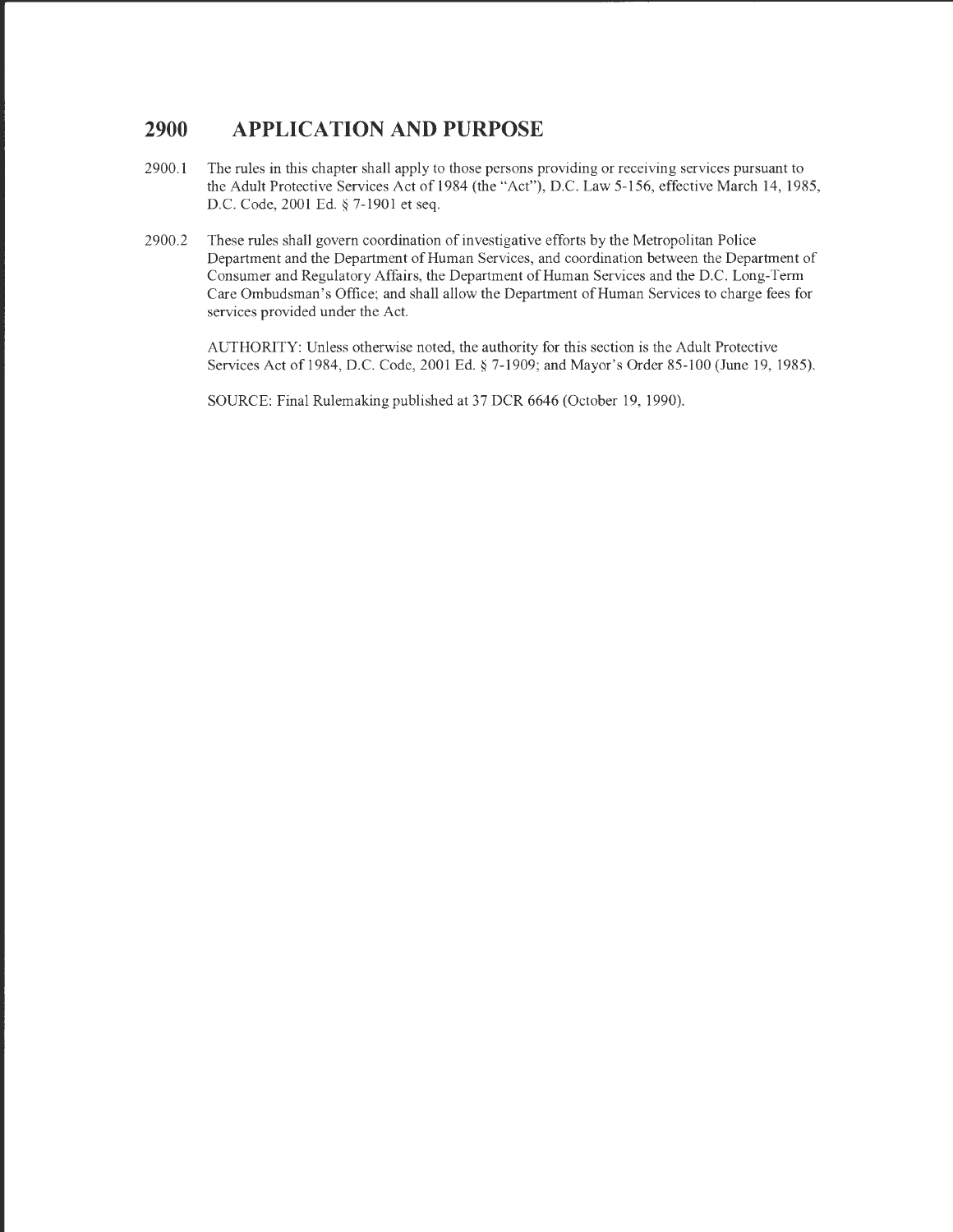### **2901 REPORTING REQUIREMENTS OF THE METROPOLITAN POLICE DEPARTMENT**

2901.1 When the police receive information which provides substantial cause to believe that an adult is in need of protective services because of abuse, neglect, or exploitation by another, the appropriate police office shall immediately transmit an oral report to the Department of Human Services followed immediately by a written report.

---------- ------------------ -------------------------------

- 2901.2 The report shall include, if known, the following information:
	- (a) The name, age, physical description and location of each adult alleged to be in need of protective services;
	- (b) The name and location of each person allegedly responsible for the abuse, neglect, or exploitation;
	- (c) The nature and extent of the abuse, neglect, or exploitation;
	- (d) The basis or source of the reporter's knowledge;
	- (e) Any other information the reporter believes may be helpful to an investigation;
	- (f) The identity of the reporting officer; and
	- (g) The identity of the person to whom the report was made.
- 2901 .3 In the event that information received by the police indicates that an adult in need of protective services or any other person is in immediate, substantial risk of life threatening harm or immediate police action is otherwise warranted, the police shall take such prompt action as the circumstances may require.

SOURCE: Final Rulemaking published at 37 DCR 6646 (October 19, 1990).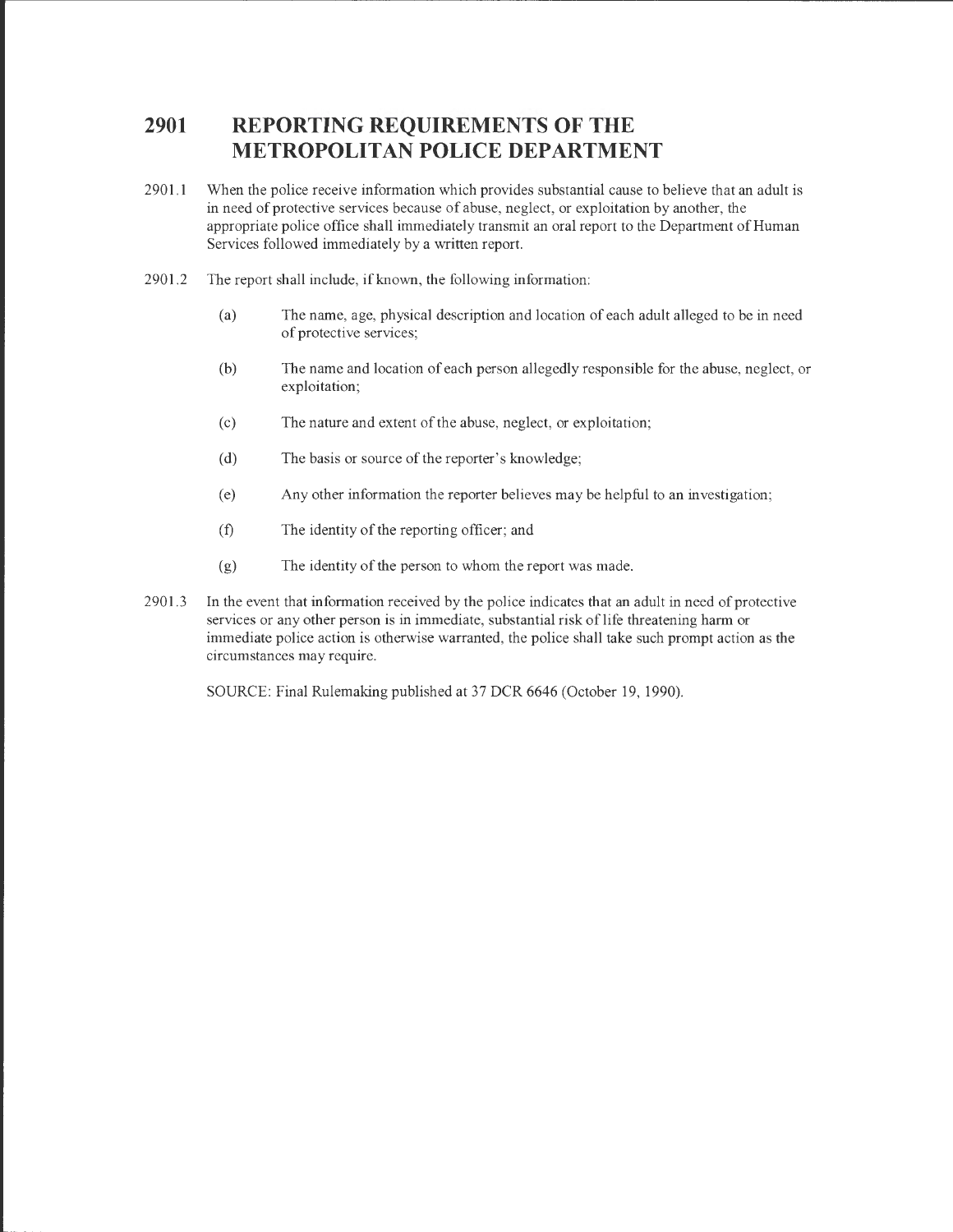### **2903 POLICE ACCOMPANIMENT OF ADULT PROTECTIVE SERVICES WORKER (APS)**

- 2903.1 An APS worker may request, when appropriate, that the Metropolitan Police Department assign a police officer to accompany him or her while conducting an initial or follow-up investigation to determine the need for protective services or while providing protective services.
- 2903 .2 Appropriate circumstances under which the police shall accompany an APS worker shall include, but not be limited to, the following:
	- (a) When a report received by the Department of Human Services alleges the existence of an immediate substantial risk of life threatening harm to an adult in need of protective services;
	- (b) When an APS worker articulates to the police a basis for suspecting that an adult in need of protective services or the APS worker is in danger of bodily harm or violence from any source;
	- (c) When a court order has been issued which authorizes protective services and the APS worker articulates a basis for suspecting resistance to the court order or a threat to the APS worker or the client; or
	- (d) When any other circumstances exist in which the police agree that police presence may be needed.
- 2903.3 When a police officer believes that his or her presence is no longer necessary for the safe and effective performance of the duties of an APS worker, the police officer shall properly notify the APS worker before leaving the scene.
- 2903.4 If a police officer is in the company of an APS worker, and a situation arises which involves an immediate, substantial risk of life threatening harm to any person, it shall be the responsibility of the police officer to take such action as he or she believes appropriate to eliminate or control the risk.
- 2903 .5 The APS worker shall curtail further action at the scene until the danger described in§ 2903.4 has been eliminated or controlled.
- 2903 .6 In the event that police action or the efforts of the APS worker are unable to resolve a life threatening situation, the APS worker shall immediately refer the matter to D.C. Corporation Counsel who shall immediately initiate appropriate Court proceedings.

SOURCE: Final Rulemaking published at 37 DCR 6646, 6648 (October 19, 1990).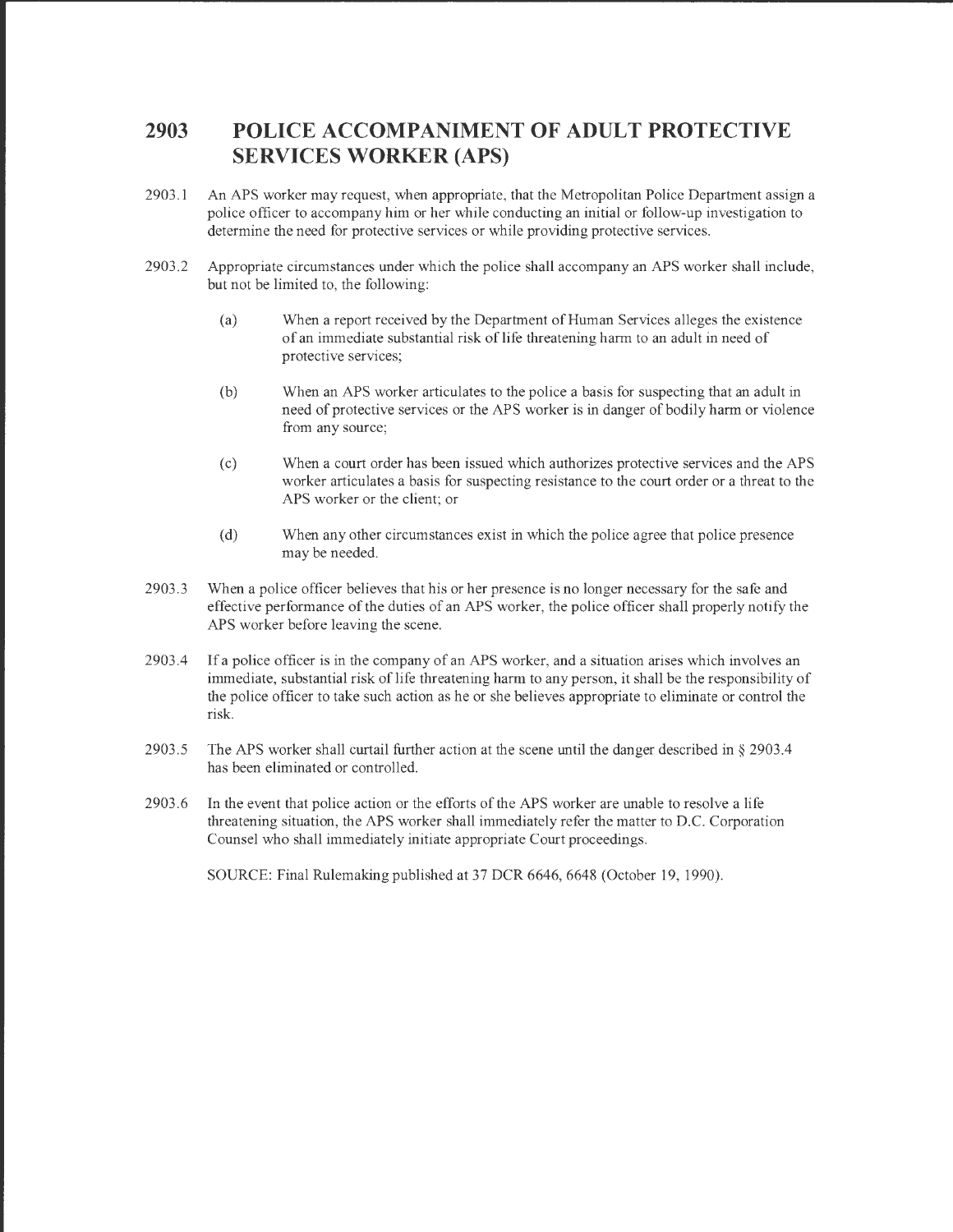### **2904 PROCEDURES FOR INVESTIGATION OF A REPORT BY THE DEPARTMENT OF CONSUMER AND REGULATORY AFFAIRS (DCRA)**

- 2904.1 The Department shall refer all initial investigation reports regarding abuse, neglect and exploitation by an individual, facility or agency subject to licensing by DCRA to DCRA, for investigation or intervention as determined appropriate by DCRA no later than one (1) working day after receipt of the complaint.
- 2904.2 Information shall be transferred to DCRA by telephone to the Office of Compliance, Complaint Division, followed by a written report including complaint information.
- 2904.3 When DCRA receives an original complaint alleging abuse, neglect and exploitation by an individual, facility or agency, DCRA shall transmit that information by telephone to APS immediately, with a written follow-up of the complaint no later than one (1) working day from receipt of the complaint.
- 2904.4 The content of each report shall be in accordance with the format to be developed by the Department and DCRA as set forth in D.C. Code, 2001 Ed.§ 7-1903(c).
- 2904.5 APS shall make the following determinations:
	- (a) Whether the adult has been or is being abused, neglected or exploited;
	- (b) What immediate or long term action shall be needed to protect the adult from further mistreatment; and
	- (c) Any other issues related to the mistreatment.
- 2904.6 DCRA shall investigate whether the actions of the individual, facility or agency are in violation of the license or licensure laws, rules or regulations, and what licensure needs to be taken.
- 2904.7 During the investigation, the supervisory staff ofDCRA and the Department shall keep each other and, in appropriate cases, the D. C. Long Term Care Ombudsman, apprised of findings and proposed actions.

SOURCE: Final Rulemaking published at 37 DCR 6646, 6649 (October 19, 1990).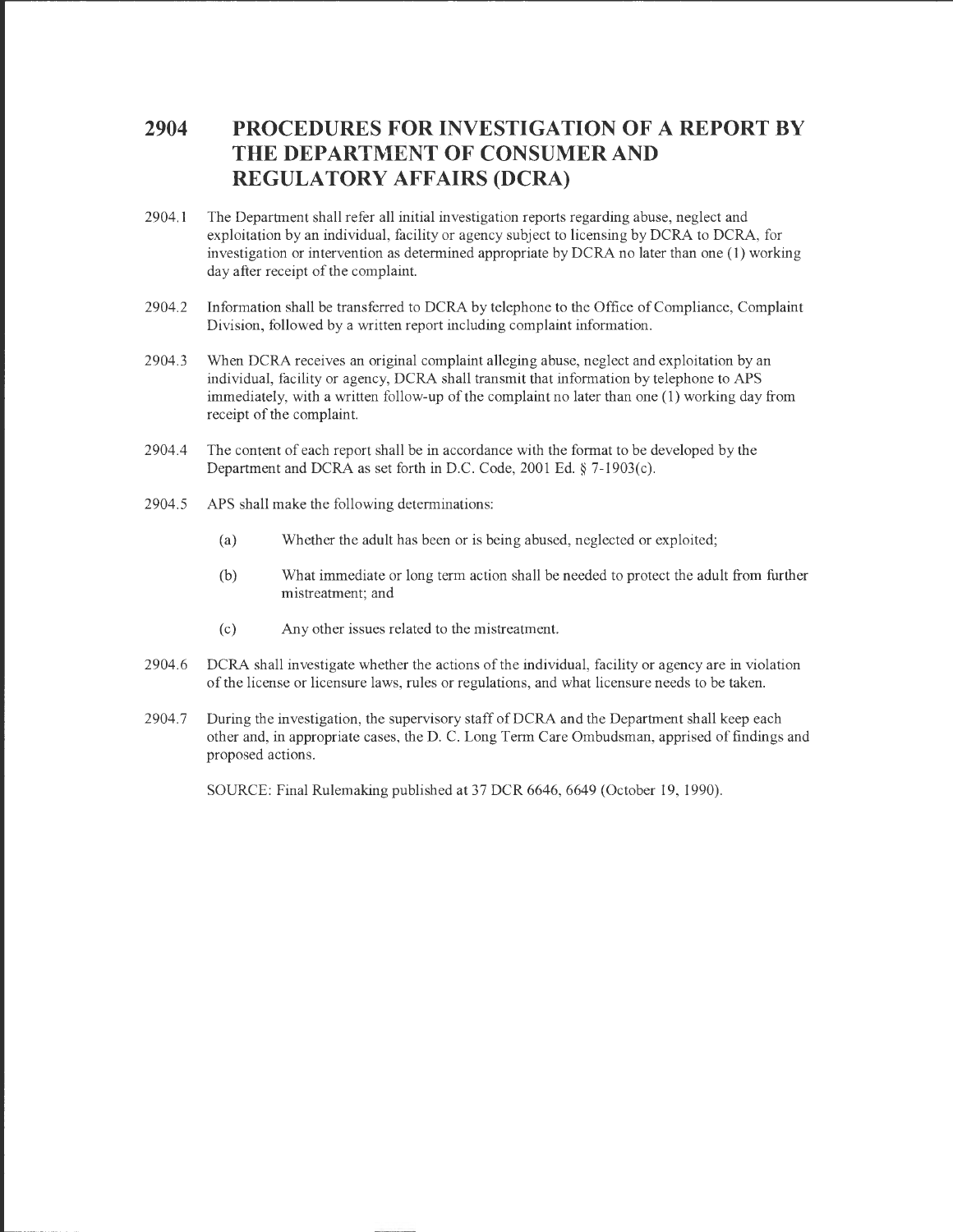#### **2906 AGREEMENT WITH OTHER AGENCIES**

- 2906.1 The Department of Human Services may enter into agreements with District, other public or private agencies for the provision of protective services.
- 2906.2 The designated agency shall comply with all applicable procedures related to the APS program.
- 2906.3 The designated agency shall:

. The contract of the contract of the contract of the contract of the contract of the contract of the contract of the contract of the contract of the contract of the contract of the contract of the contract of the contrac

- (a) Provide a description of the investigative or protective services to be provided;
- (b) Indicate the areas of the city it intends to cover;
- (c) Indicate the number of cases it intends to accept and serve;
- (d) Indicate the agency or client eligibility such as age, and income, if any;
- (e) State the staffing patterns and qualifications of the proposed adult protective services workers, including bilingual capabilities;
- (f) State the cost of services to the District government, if any;
- (g) Indicate the agency fee schedule, if any;
- (h) Indicate the capability of the agency to provide proposed services;
- (i) Explain how confidentiality of clients will be ensured, and how case records and information will be safeguarded; and
- (j) Provide any other relevant information which may be requested by DHS.
- 2906.4 The designated agency shall agree to accept all referred cases as defined by D.C. Law 5-156 which do not exceed its limits for number of cases, and which meet the criteria that have been proposed by the agency and accepted by DHS as outlined in the contract.
- 2906.5 The agency shall set the following criteria for social workers who provide protective services:
	- (a) Be licensed to practice social work in the District of Columbia; or
	- (b) Have three (3) years experience in the provision of adult protective services and under the supervision of a licensed social worker.
- 2906.6 The agency may use paraprofessional staff to supplement the work of the licensed social worker or experienced caseworker so long as the para-professional staff receives professional supervision and guidelines.
- 2906.7 The Department of Human Services shall make known to agencies interested in designation what the need is for investigation and protective services, and when District government funds are available to contract with agencies for the provision of the services.
- 2906.8 The Director ofDHS shall receive requests for designation and forward all requests for agency designation to the Adult Protective Services (APS) Branch, Social Services Division, Family Services Administration, Commission on Social Services for review and recommendation.
- 2906.9 The Director shall make his or her decision based on the review of this recommendation.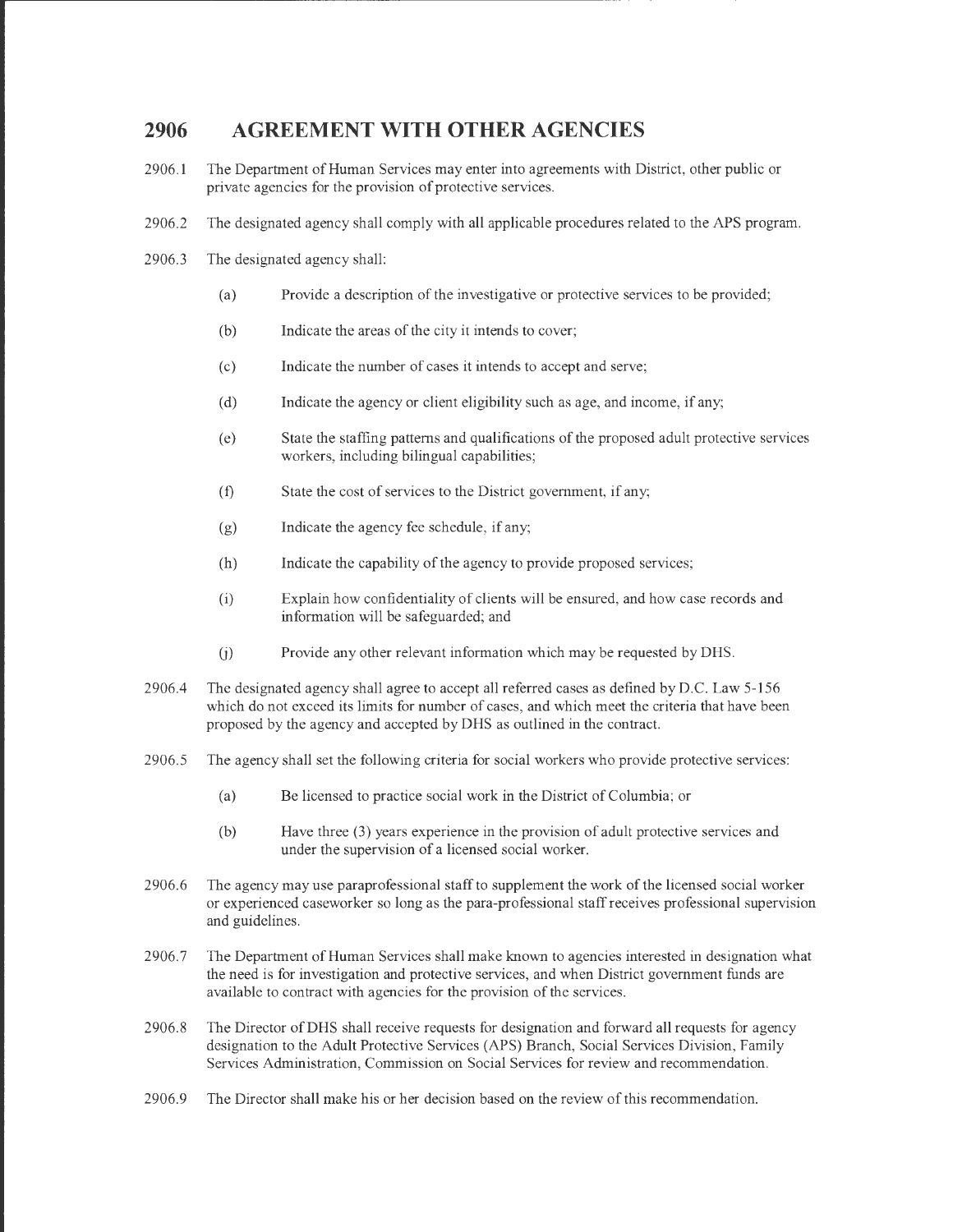- 2906.10 The Department of Human Services shall retain the responsibility for receiving all reports, after which it will determine who will perform the necessary investigations and provide the required protective services in accordance with the contracts executed between the Department and the designated agencies.
- 2906.11 Agencies interested in designation shall have the responsibility to submit a written request to the Director of the Department of Human Services, which shall address the criteria for designated agencies described in  $\S$  2906.2(b) through (j), 2906.3 and 2906.4.
- 2906.12 Agencies to be designated shall enter into a contract with the Department agreeing to adhere to the criteria outlined in § 2906.3 through 2906.5, and all other applicable legislation.
- 2906.13 The Director, upon recommendation of the Adult Protective Services Branch, may terminate the contract if the following conditions exist:
	- (a) When the criteria are not sustained;
	- (b) For the convenience of the Department;
	- (c) When the contractor is in default; or
	- (d) When the designated agency requests termination in writing with thirty (30) days advance notice and follows the appropriate contracting procedures as outlined in District law.
- 2906.14 The designated agency shall provide reports as requested and required by the Department, and shall allow the Department access to client records.
- 2906.15 Any fees that the designated agency charges for services shall be consistent with the fee charging policy of the Department of Human Services and specified within the request for designation.
- 2906.16 The designated agency shall have the responsibility to ensure that the contract contains a provision outlining the procedure for transferring cases in the event that the contract is terminated or not renewed and a provision regarding the final disposition of files.

SOURCE: Final Rulemaking published at 37 DCR 6646, 6650 (October 19, 1990).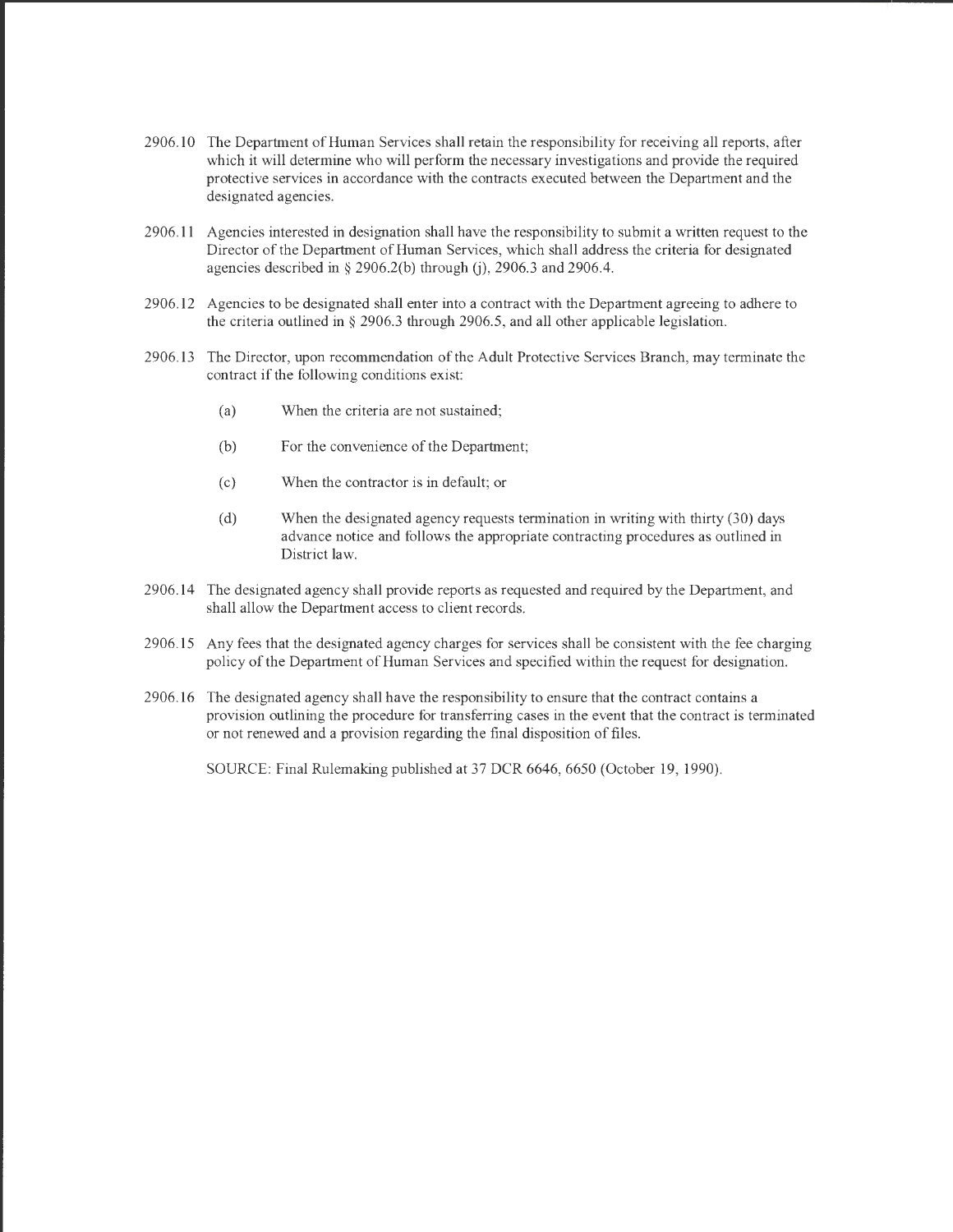#### **2908 FEES AND REIMBURSEMENT**

- 2908.1 The Department shall not charge any fee to the adult or legally responsible person for the initial investigation, set forth under D.C. Code, 2001 Ed.§ 7-1904, or for incidental services normally provided by the APS in preparation of referrals, consultation with relevant service providers or counseling with the adult, relative, or caretaker as part of the overall supervision of the case.
- 2908.2 Except for services, pursuant to § 2908.1 of these rules, for which no fee shall be charged, the Department may charge a fee and set a sliding fee schedule for specific protective services which the APS provides in furnishing protective services.
- 2908.3 Any fees charged shall be set by separate rulemaking after appropriate consultation with the Mayor's User Charge Review Committee, established pursuant to Mayor's Order 82-289, dated December 13, 1983.
- 2908.4 The Department may charge an adult receiving protective services under the Act or legally responsible person the cost for specific protective services which the Department provides pursuant to a contract or agreement.
- 2908 .5 Other private or public agencies including District agencies, providing services on behalf of the Department under the Act, shall apply their own criteria to determine eligibility and payment of services, unless some other arrangement shall be agreed upon by the agency and the Department.
- 2908.6 Services provided by the Department and other agencies may include the following:
	- (a) Food;
	- (b) Heat;
	- (c) Shelter;
	- (d) Clothing;
	- (e) Health care;
	- (f) Home care;
	- (g) Legal assistance;
	- (h) Placement; or
	- (i) Counseling.
- 2908.7 Legal services shall be provided for indigents in accordance with D.C. Code, 2001 Ed. § 7- 1906(c). Payment and costs for legal assistance may be determined accordingly.
- 2908.8 If an agency is designated by the Department to provide services, it shall charge only the fees that are consistent with other similar services provided by the District.
- 2908.9 Any fees charged by a designated agency shall be subject to the Department's review prior to the Department designating the agency to provide services under the Act.
- 2908.10 Any contribution or reimbursements collected by the Department shall be handled in accordance with appropriate accounting procedures applicable to the Department.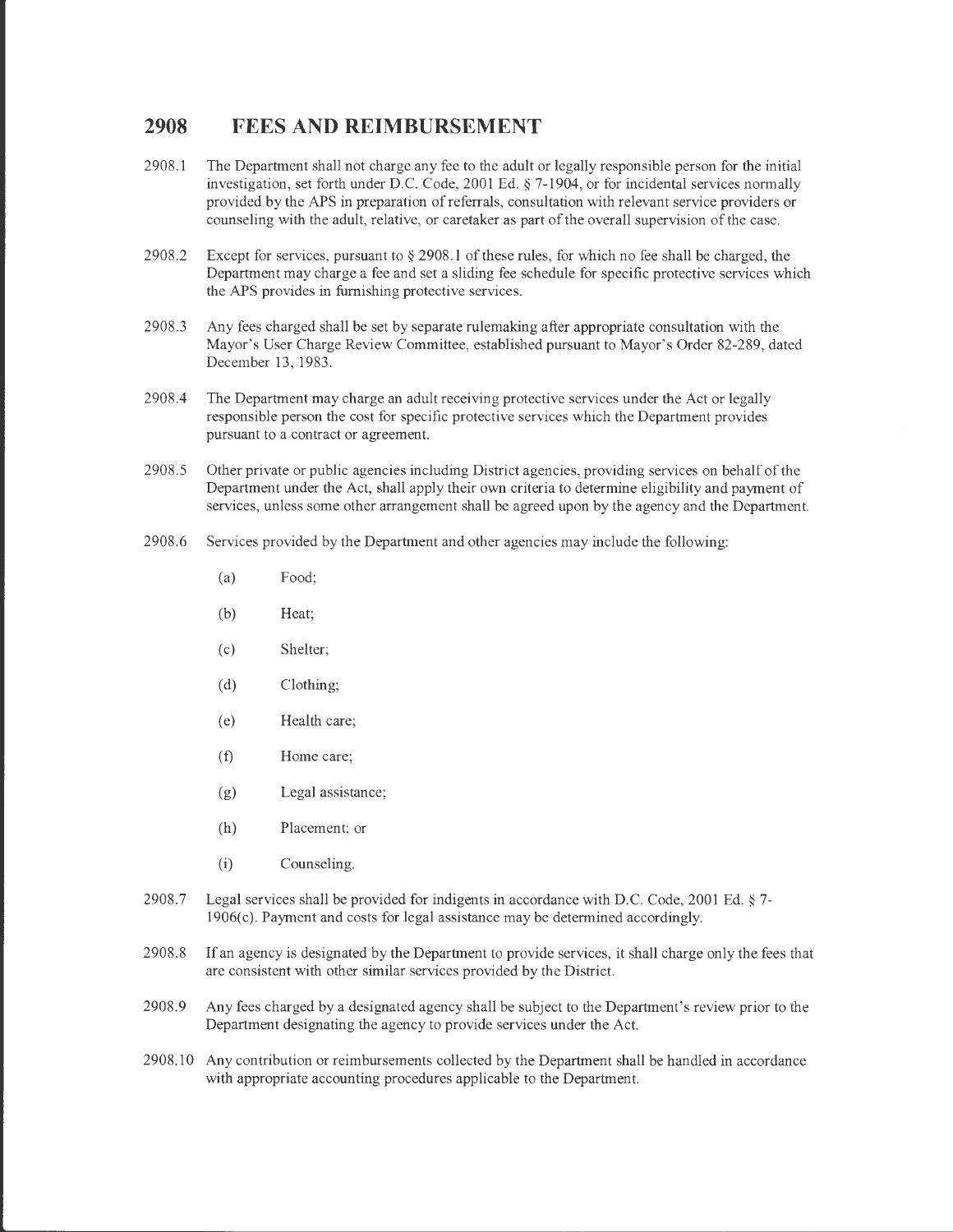2908.11 All fees billable to or collected by an agency shall be handled according to the agency's normal procedures.

SOURCE: Final Rulemaking published at 37 DCR 6646, 6654 (October 19, 1990).